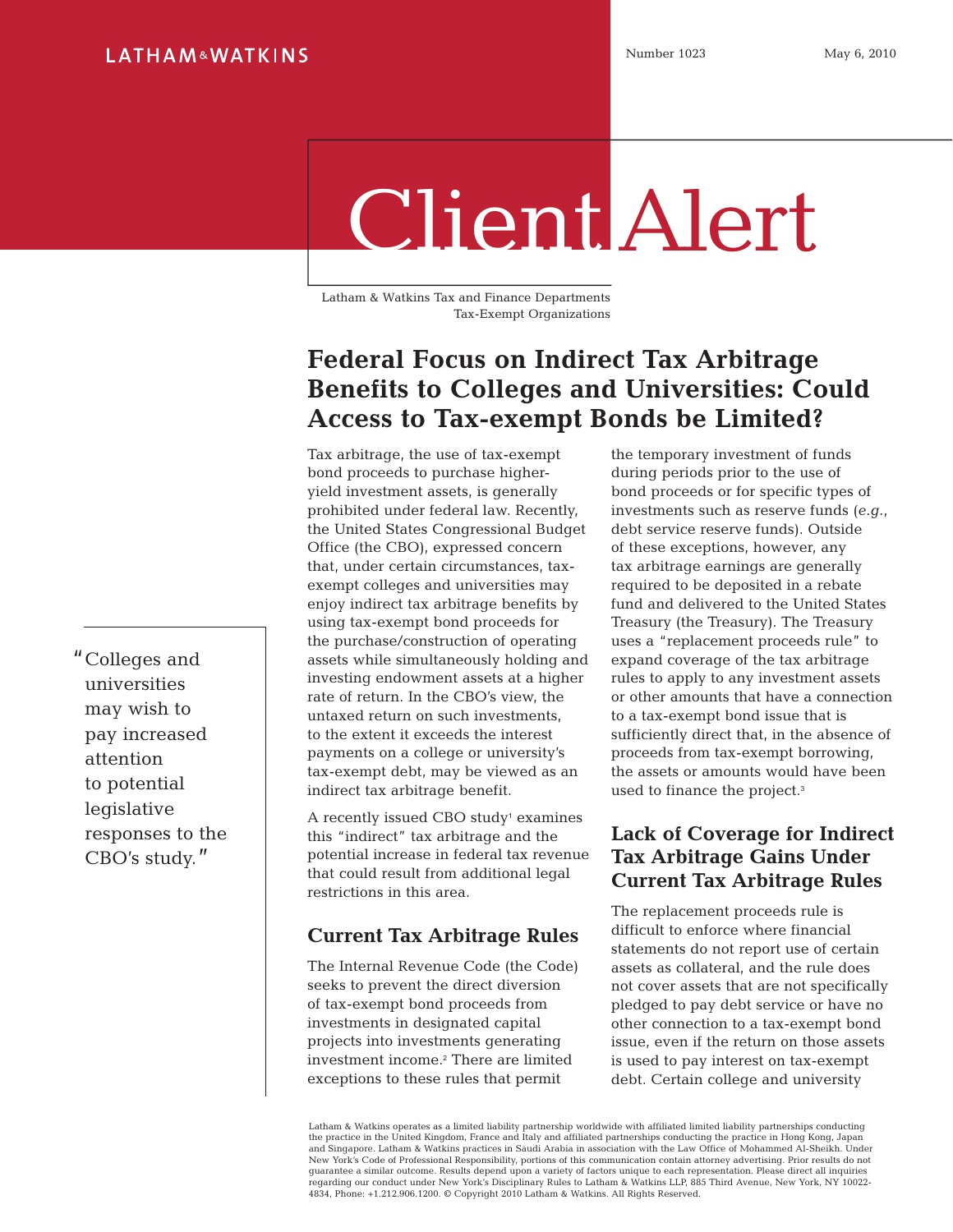endowment funds earning interest at higher yields could be used to pay tax-exempt interest even if the source of those payments is not specifically disclosed to the Internal Revenue Service (the IRS). According to the CBO, this situation creates the potential for indirect tax arbitrage. The CBO goes on to suggest that:

"[A] change in the rules that broadened the definition of tax arbitrage would identify bonds earning arbitrage profits on the basis of the total assets that were implicitly available as collateral rather than requiring a direct relationship between proceeds from tax-exempt bonds and investment assets explicitly pledged as collateral. That expanded definition, which would encompass indirect tax arbitrage, would decrease the value of the federal subsidy that is currently available to institutions of higher learning through tax-exempt-bond issues and reduce the net cost of the tax exemption to the federal government."<sup>4</sup>

In connection with its study, the CBO conducted an analysis using data from information returns filed with the IRS by colleges and universities and by issuers of tax-exempt debt, and developed measures of the tax arbitrage gains such institutions enjoyed in 2003.<sup>5</sup> Those schools that borrowed using taxexempt debt in 2003 also generally had investment assets that greatly exceeded their tax-exempt debt. Moreover, as a group, institutions with the largest share of investment assets had issued a substantial share of the tax-exempt bonds.6 Based on such findings, the CBO concluded that:

"The majority of outstanding taxexempt bonds were held by schools with substantial investment assets. which would probably allow them to borrow even if tax-exempt borrowing was not an option. This suggests

that, as currently implemented, the subsidy is not used primarily to ease access to financial markets for schools that would otherwise have difficulty undertaking capital projects." 7

## **CBO's Possible Approaches to Expanding Tax Arbitrage Definition and Institutional Response**

While the CBO acknowledges the rationale for excluding certain investment assets from the reach of the tax arbitrage rules (*e.g.*, investment assets accumulated in order to establish operating reserves and protect against uncertainty, to obtain a stronger credit rating or to honor gift restrictions), it examines a variety of potential ways to expand the definition of tax arbitrage in order to eliminate what it views as indirect tax arbitrage. Among the alternatives identified by the CBO are:

- A requirement that earnings on restricted gifts be rebated if they exceed the interest paid on a taxexempt bond
- A requirement that only certain investment assets, equal in value to one year's operating expenses, be set aside in a reserve that would be excluded from the tax arbitrage requirements, leaving the remainder of investment assets subject to tax arbitrage calculations and rebate

Colleges and universities may wish to pay increased attention to potential legislative responses to the CBO's study. An expanded definition of tax arbitrage would make tax-exempt borrowing a less attractive financing option, which could necessitate a reduction in capital spending, the replacement of tax-exempt debt with taxable debt or alternative forms of tax-exempt debt or the disposition of capital assets to finance new capital projects.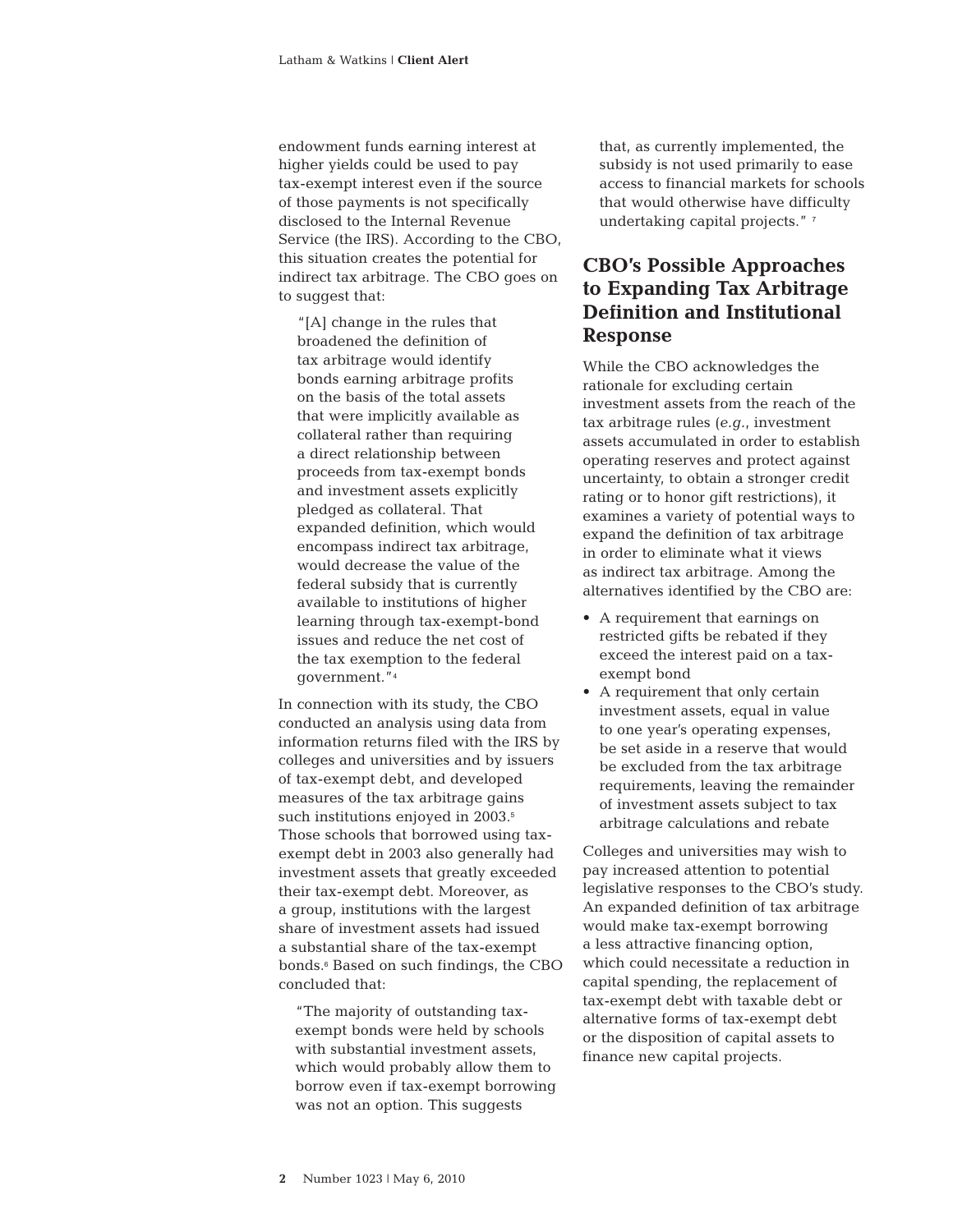#### **Endnotes**

- 1 Congressional Budget Office, *Tax Arbitrage by Colleges and Universities*, April 2010.
- 2 Code § 148; Treas. Reg.§ 1.148-2.
- $3$  Treas. Reg. § 1.148-1(c). An example of such replacement proceeds is securities used as collateral for debt service obligations on a tax-exempt bond issue. Such securities would be subject to yield restriction as replacement proceeds.
- <sup>4</sup> *Tax Arbitrage by Colleges and Universities*, at p. 7.
- <sup>5</sup> Data from more recent years are now available, but the most current data available at the time the CBO undertook its analysis were for 2003.
- <sup>6</sup> The subset of schools that borrowed in 2003 had total investment assets approximating \$150 billion, nine times larger than the total reported outstanding tax-exempt bond debt; the median school that borrowed in 2003 had an estimated \$39 million in investment assets and \$22 million in tax-exempt debt. The top 10 schools that borrowed in 2003, ranked by investment assets, accounted for approximately 40% of the outstanding value of the tax-exempt bond debt, and the top 50 schools accounted for approximately 75% of the outstanding value of the tax-exempt bond debt. *See Tax Arbitrage by Colleges and Universities*, at p. 9-10.

<sup>7</sup> *Id.* at p. 10.

If you have any questions about this *Client Alert*, please contact one of the authors listed below or the Latham attorney with whom you normally consult:

For further information contact:

#### **Ursula Hyman**

+1.213.891.7906 ursula.hyman@lw.com Los Angeles

#### **David Kahn**

+1.213.891.8675 +1.858.523.5432 david.kahn@lw.com Los Angeles

#### **Lindsey Levine**

+1.213.891.7697 lindsey.levine@lw.com Los Angeles

#### **Anna Rienhardt**

+1.213.891.7839 anna.rienhardt@lw.com Los Angeles